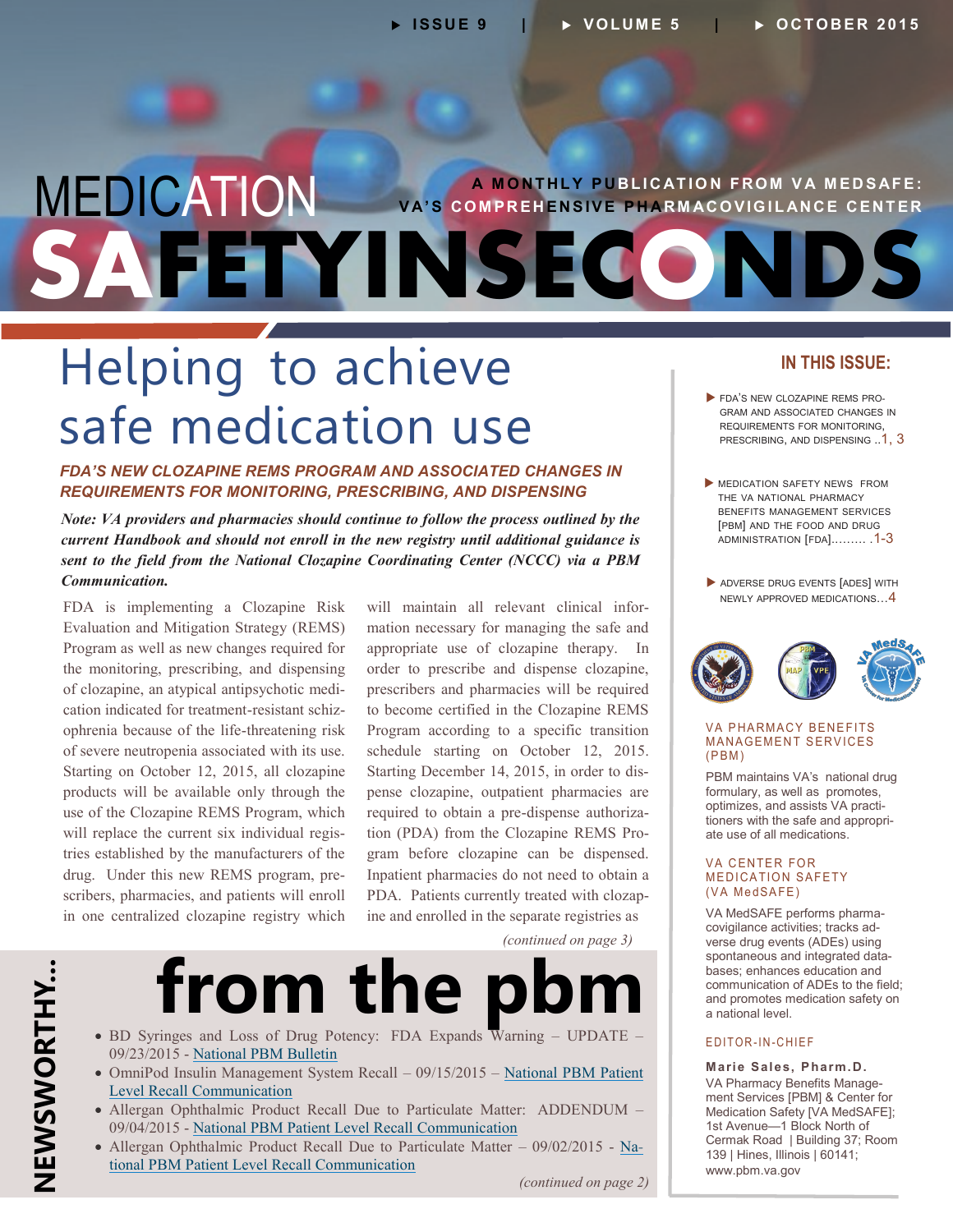# <span id="page-1-0"></span>from the fda *continued from page 1)*

#### **INFECTIOUS DISEASE**

[FDA cautions about dose confusion and medication error with antibacterial drug Avycaz \(ceftazidime and avi](http://www.fda.gov/Drugs/DrugSafety/ucm463248.htm)[bactam\)](http://www.fda.gov/Drugs/DrugSafety/ucm463248.htm) 

#### 9/22/2015

FDA has received reports of three medication errors related to confusion on how the strength appears on the vial and carton labels of the intravenous antibacterial drug Avycaz (ceftazidime and avibactam) since its approval in February 2015. Each vial contains 2.5 grams of Avycaz (ceftazidime 2 grams and avibactam 0.5 grams). However, the vial and carton labels of Avycaz (ceftazidime and avibactam) expressed the strength to reflect the indi vidual active ingredients which led to mix-ups:

- the ceftazidime portion alone (an adjusted dose of 1.25 grams due to renal impairment) rather than the in- 2/3 cases stated that the errors occurred during preparation of the dose in the pharmacy which was based on tended 1 gram of ceftazidime and 250 milligrams of avibactam. This resulted in a higher-than-intended dose in 1 of the 2 cases.
- 1/3 cases described concern about the potential for confusion because the strength displayed for Avycaz (ceftazidime and avibactam) differs from the usual listing on labels for other beta-lactam/beta-lactamase antibacterial drugs.
- No adverse events were reported.

To prevent medication errors, FDA has revised the labels to indicate that each vial contains Avycaz 2.5 grams, equivalent to ceftazidime 2 grams and avibactam 0.5 grams.

#### **PAIN MANAGEMENT**

#### [FDA evaluating the risks of using the pain medicine tramadol in children aged 17 and younger](http://www.fda.gov/Drugs/DrugSafety/ucm462991.htm)  9/21/2015

This was the case in a 5-year-old child in France who experienced severely slowed and difficult breathing re-- quiring emergency intervention and hospitalization after taking a single prescribed dose of tramadol oral solu FDA is investigating the use of tramadol in children aged 17 years and younger due to the rare but serious risk of slowed or difficult breathing. This risk may increase in children treated with tramadol for pain after surgery to remove their tonsils and/or adenoids. In addition, those who have genetic variations that make them "ultrametabolizers" may convert tramadol to the active form of the opioid faster and more completely than usual. tion for pain relief following surgery to remove his tonsils and adenoids. Of note, tramadol is not FDA-approved for use in children, but off-label use occurs. FDA continues to evaluate all available information and will issue final conclusions and recommendations after completing their review.

#### **MENTAL HEALTH**

[FDA modifies monitoring for neutropenia associated with schizophrenia medicine clozapine; approves new](http://www.fda.gov/Drugs/DrugSafety/ucm461853.htm)  [shared REMS program for all clozapine medicines](http://www.fda.gov/Drugs/DrugSafety/ucm461853.htm) 

#### 9/15/2015

New Clozapine REMS program changes requirements for clozapine monitoring, prescribing, and dispensing. VA providers and pharmacies should continue to follow the process outlined by the current Handbook and should not enroll in the new registry until additional guidance is sent to the field from the National Clozapine Coordinating Center (NCCC) via a PBM Communication. For more details, see article on page 1 of this issue or click on the above link.

#### **ENDOCRINOLOGY**

[FDA revises label of diabetes drug canagliflozin \(Invokana, Invokamet\) to include updates on bone fracture risk](http://www.fda.gov/Drugs/DrugSafety/ucm461449.htm)  [and new information on decreased bone mineral density](http://www.fda.gov/Drugs/DrugSafety/ucm461449.htm) 

9/10/2015

FDA has revised the canagliflozin (Invokana and Invokamet) drug labels to include strengthened warnings and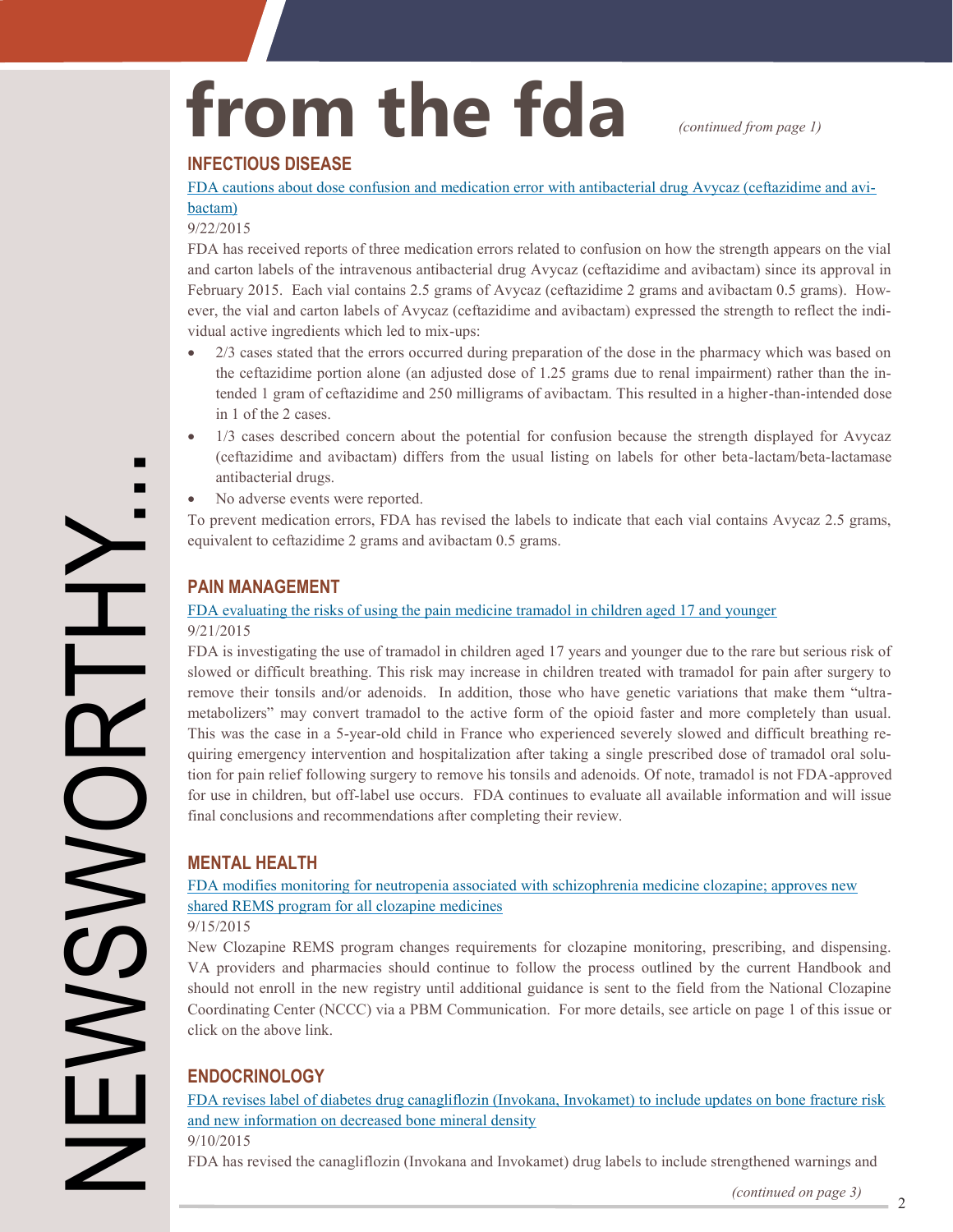## from the fda *(continued from page 2)*

new information on the following safety concerns observed with use of this agent in clinical trials:

- An increased risk of bone fracture (as demonstrated in nine pooled clinical trials with a mean duration of exposure to canagliflozin of 85 weeks ):
	- occurring as early as 12 weeks after treatment initiation;
	- more likely to be low trauma (e.g., arising after falls from no more than standing height); and ◦ affecting the upper extremities.
- Decreases in bone mineral density at the hip and lumbar spine according to a clinical trial that the manufacturer of canagliflozin conducted at the request of the FDA to evaluate changes to bone mineral density over two years in 714 elderly individuals.

FDA continues to evaluate the risk of bone fractures with other drugs in the SGLT2 inhibitor class, including dapagliflozin (Farxiga, Xigduo XR) and empagliflozin (Jardiance, Glyxambi, Synjardy), to determine any need for additional label changes or studies. In the meantime, FDA recommends that healthcare professionals:

- Consider factors that contribute to fracture risk prior to initiating canagliflozin.
- Counsel patients about factors that may contribute to bone fracture risk.

### Helping to achieve safe medication use

#### *FDA'S NEW CLOZAPINE REMS PROGRAM AND ASSOCIATED CHANGES IN REQUIREMENTS FOR MONITORING, PRESCRIBING, AND DISPENSING*

*(continued from page 1)* 

will be automatically transferred into the new centralized prowell as the National Non-Rechallenge Master File (NNRMF) gram.

Along with the new Clozapine REMS Program, other changes enable treatment with clozapine for a greater number of patients where benefits may outweigh risk. These changes include:

- Patients with benign ethnic neutropenia (BEN) now can be treated with clozapine.
- Neutropenia will be monitored by the absolute neutrophil count (ANC) only:
	- **◦ For general population patients**, i.e., those without be tropenia is suspected to be clozapine-induced for ANC less than 1,000 cells per microliter. - nign ethnic neutropenia (BEN), interrupt treatment if neu
	- **◦ For patients with BEN**, interrupt treatment if neutro penia is suspected to be clozapine-induced for ANC less than 500 cells per microliter.
- Although re-challenging patients that have had severe neutropenia with clozapine use is not recommended, the revised prescribing allows prescribers to exercise clinical judgement where the benefit of therapy outweighs the risk of recurrent severe neutropenia.

Veterans Health Information Systems and Technology Architec-Currently, VA's National Clozapine Coordinating Center (NCCC) approves and monitors all clozapine therapy in VA medical centers across the system. The unique structure of the ture allows data on each clozapine patient to be gathered and

- evaluated when a clozapine prescription is written and subse to FDA guidelines. Abnormal blood results will trigger a warning for physician re-evaluation or will block dispensing accordand manufacturers of clozapine on methods to remain in compliquently at weekly intervals to ensure appropriate use according ing to the severity or absence of required laboratory data. To date, VA, led by the NCCC, continues to work with the FDA ance with the new REMS system when initiated.

**- continue to follow the process outlined by the current Hand** - **- book and should not enroll in the new registry until addi As previously stated, VA providers and pharmacies should tional guidance is sent to the field from the NCCC via a PBM Communication.** 

For more information, visit:

- [modifies monitoring for neutropenia associated with schizo](http://www.fda.gov/Drugs/DrugSafety/ucm461853.htm)- The FDA website: [FDA Drug Safety Communication: FDA](http://www.fda.gov/Drugs/DrugSafety/ucm461853.htm) [phrenia medicine clozapine; approves new shared REMS](http://www.fda.gov/Drugs/DrugSafety/ucm461853.htm) [program for all clozapine medicines](http://www.fda.gov/Drugs/DrugSafety/ucm461853.htm) ;
- the Clozapine REMS Program website: [www.clozapinerems.com](http://www.clozapinerems.com/) ; or
- Call the Clozapine REMS Program at 844-267-8678.

#### **REFERENCE:**

 Food and Drug Administration. Drug Safety Communication: FDA modifies monitoring for neutropenia associated with schizophrenia medicine clozapine; approves new shared REMS program for all clozapine medicines. http:// [www.fda.gov/Drugs/DrugSafety/ucm461853.htm](http://www.fda.gov/Drugs/DrugSafety/ucm461853.htm) . Accessed 9/15/2015 .